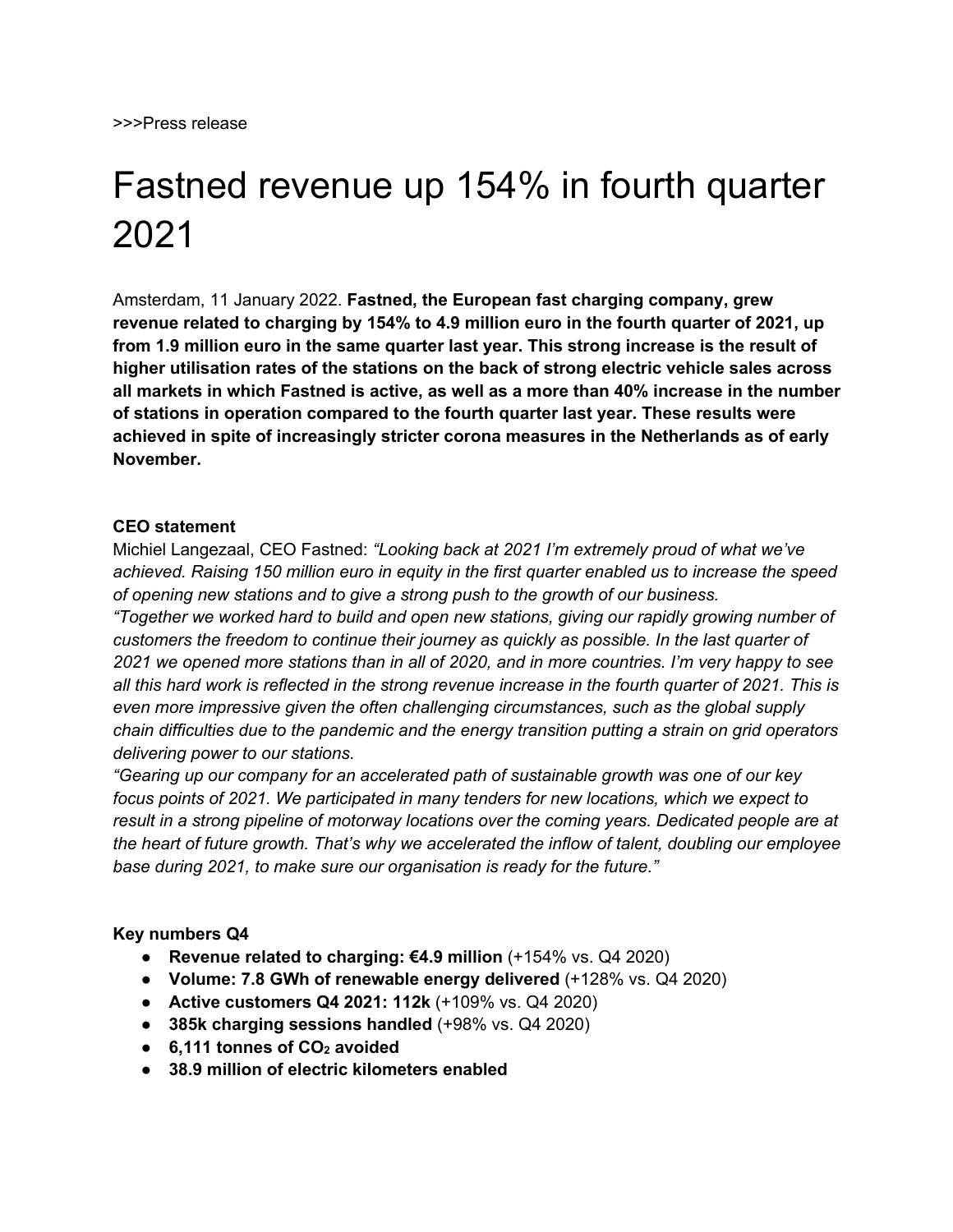## **Highlights Q4**

- Charging revenues reached 4.9 million euro in Q4 2021, up 154% vs. Q4 2020. The result was realised on the back of accelerated station openings and strong BEV market momentum, with the stock of registered BEV increasing YoY by more than 40% in the Netherlands, 105% in Germany and 95% in the United Kingdom.
- Over the course of Q4 2021, Fastned added 24 stations to its network, bringing the total to 188 charging stations in 6 countries. Fastned opened 7 stations in the Netherlands (including retrofitting 2 MisterGreen locations), 6 stations in Germany, 5 stations in Belgium and 6 stations in France.
- Over the course of 2021, Fastned secured 44 locations to build new stations, bringing the total number of acquired locations to 331.
- A total of 137 additional ultra fast DC chargers were installed during the fourth quarter, following new station construction as well as upgrading existing stations, bringing the total number of chargers in the network to 759. The average number of chargers per station increased to 4.0 by year end 2021, compared to 3.5 a year ago.
- Utilisation during the fourth quarter of 2021 was 10.4% vs. 7.6% in the same quarter of the previous year, driven upwards by more charging sessions and downwards by opening new stations as well as upgrading stations resulting in significantly more capacity, in anticipation of increasing demand over the coming years.
- In November Fastned started delivering energy to customers in France at 4 out of of 9 stations at APRR locations, thereby adding a sixth country to its operating network. An additional 2 stations along the APRR motorways were opened in December, bringing the total size of the French network to 6 operating stations.
- In December, Fastned signed a partnership with Banque des Territoires, the territorial investment division of the French public institution Caisse des Dépôts, to support Fastned's ambitions on the French motorway system. Under the partnership BdT will finance up to 49% of investments, with a maximum of 50 million euro.
- Fastned has won three tenders to develop and operate three fast charging stations along key private motorways in France. The tenders were organised by Autoroutes du Sud de la France (ASF), a subsidiary of VINCI, the French construction and concession company. Fastned is participating in tenders for charging stations across many French private motorways.
- In December, Fastned issued 2.8 million euro of new 5-year bonds with a coupon of 4.5%. This new bond issue was an extension and refinancing exercise, offered to investors holding bonds maturing in 2021 and 2022.
- Mid November, in response to the rising wholesale energy prices throughout Europe, Fastned increased its base price to customers from €0.59/kWh to €0.69/kWh in most countries.
- Over the course of 2021, Fastned hired 47 talented and mission-driven individuals, reaching a total of 109 people employed by year end. The new employees are key in securing and accelerating Fastned's growth in the coming years.
- In 2021, Fastned opened 44 new stations, with an additional 7 stations ready for operation, but awaiting a connection to the electricity grid. This compares to the 45 to 55 target for new stations that Fastned communicated earlier for 2021. The delayed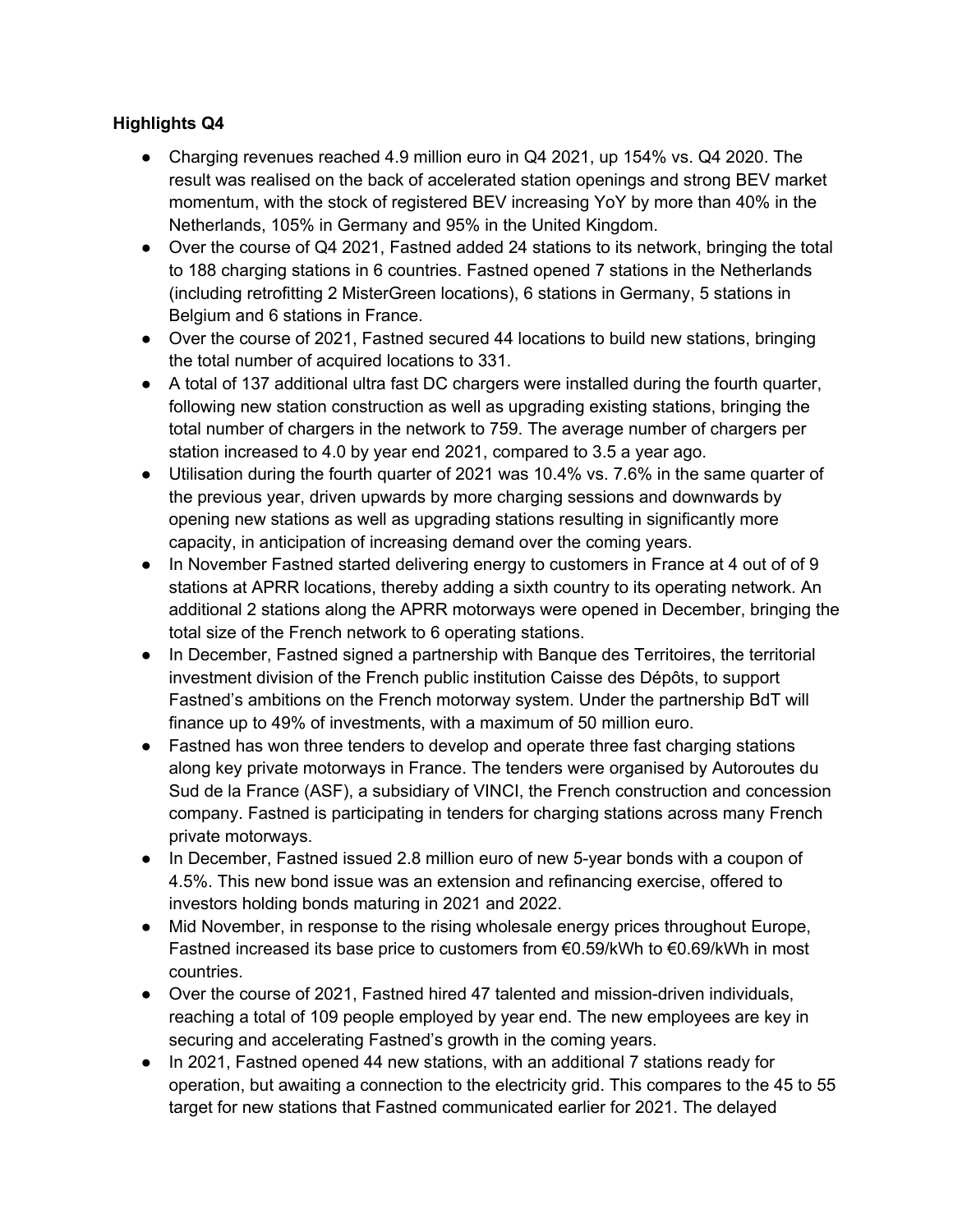connections to the electricity grid means that these 7 stations will start operation in the coming period. Additionally 13 MisterGreen locations were retrofitted.

● In 2021, Fastned installed 164 additional chargers on existing stations, more than the target of 160 indicated by Fastned in Q3 2021.

There will be a webcast about this Q4 2021 trading update today from 11:00am to 12:00pm CET. To join the webcast please click here to register. Please find the investor presentation here.

Afterwards a recording of the webcast will be published on our website.

## **Legal Disclaimer**

Please note that elements of this press release contain or may contain information about Fastned B.V. within the meaning of Article 7(1) to (4) of EU Regulation No 596/ 2014 (Market Abuse Regulation). Fastned's Consolidated Annual Accounts are prepared in accordance with International Financial Reporting Standards as adopted by the European Union ("IFRS-EU") and with Part 9 of Book 2 of the Dutch Civil Code. All figures in this document are unaudited. Small differences are possible in the tables due to rounding or human mistakes. Certain of the statements contained herein are not historical facts, including, without limitation, certain statements made of future expectations and other forward-looking statements that are based on management's current views and assumptions and involve known and unknown risks and uncertainties that could cause actual results, performance or events to differ materially from those expressed or implied in such statements. Actual results, performance or events may differ materially from those in such statements. Any forward-looking statements made by or on behalf of Fastned B.V. speak only as of the date they are made, and Fastned B.V. assumes no obligation to publicly update or revise any forward-looking statements, whether as a result of new information or for any other reason. To the extent available, the industry, market and competitive position data contained in the Information come from official or third party sources. Third party industry publications, studies and surveys generally state that the data contained therein have been obtained from sources believed to be reliable, but that there is no guarantee of the accuracy or completeness of such data. This document does not constitute an offer to sell, or a solicitation of an offer to buy, any securities.

*>>>*

## **About Fastned**

Fastned has been developing fast charging infrastructure for electric vehicles across Europe since 2012. Fastned's mission is to accelerate the transition to sustainable mobility by giving freedom to electric drivers. Based in Amsterdam, the company has built 188 fast charging stations in the Netherlands, Germany, the United Kingdom, Belgium, France and Switzerland. The company specialises in developing and operating fast charging infrastructure where drivers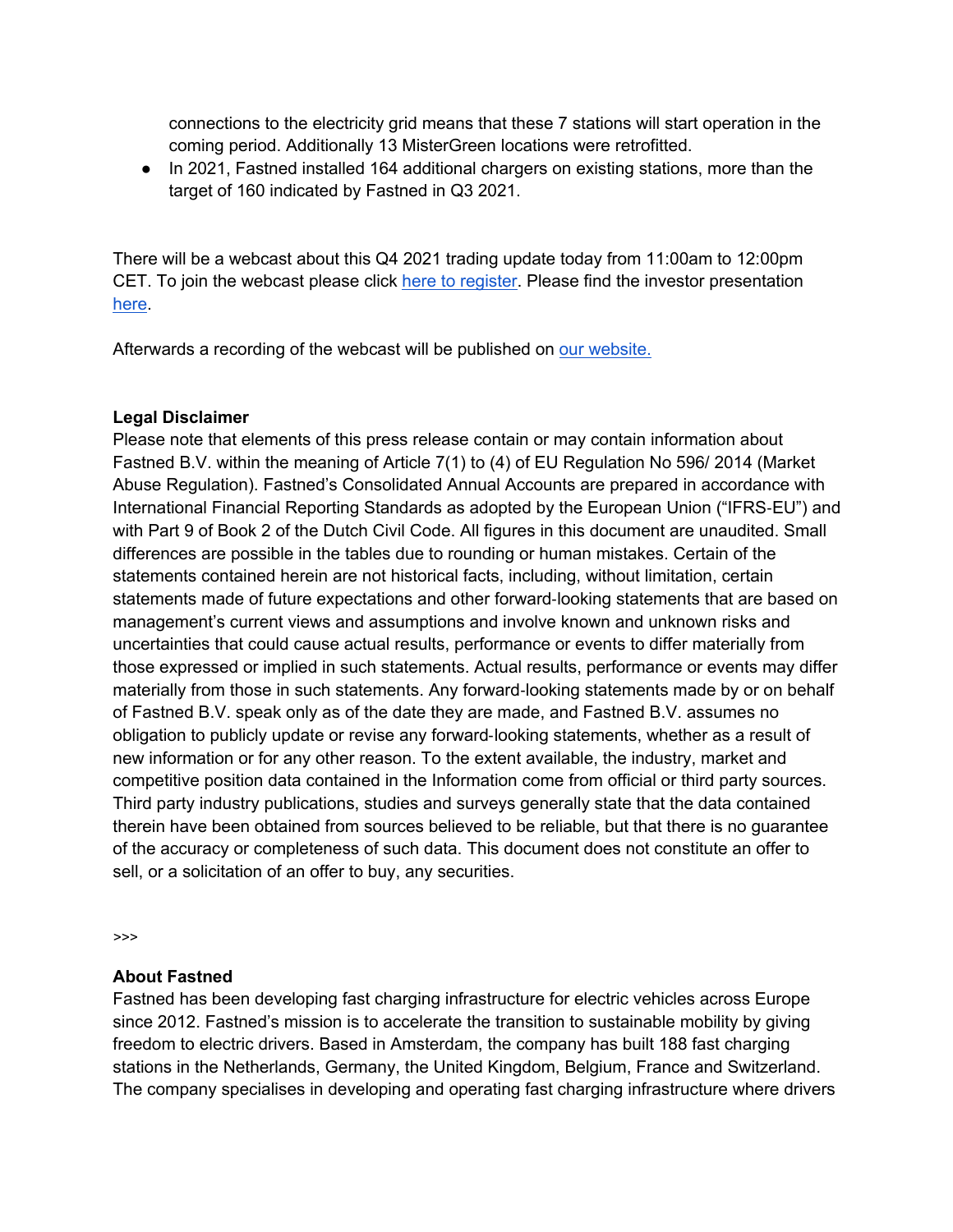can charge their electric vehicle with up to 300 km of range in 15 minutes before continuing their journey. Fastned is listed on Euronext Amsterdam (ticker AMS: FAST).

## **Notes for editors (not for publication):**

For more information please visit ir.fastnedcharging.com or check out our newsroom.

If you have any investor questions please contact: Hugo Vink: invest@fastnedcharging.com. PR questions please contact: Kyra Hartlief: press@fastnedcharging.com, telephone +31 (0)20 705 53 20.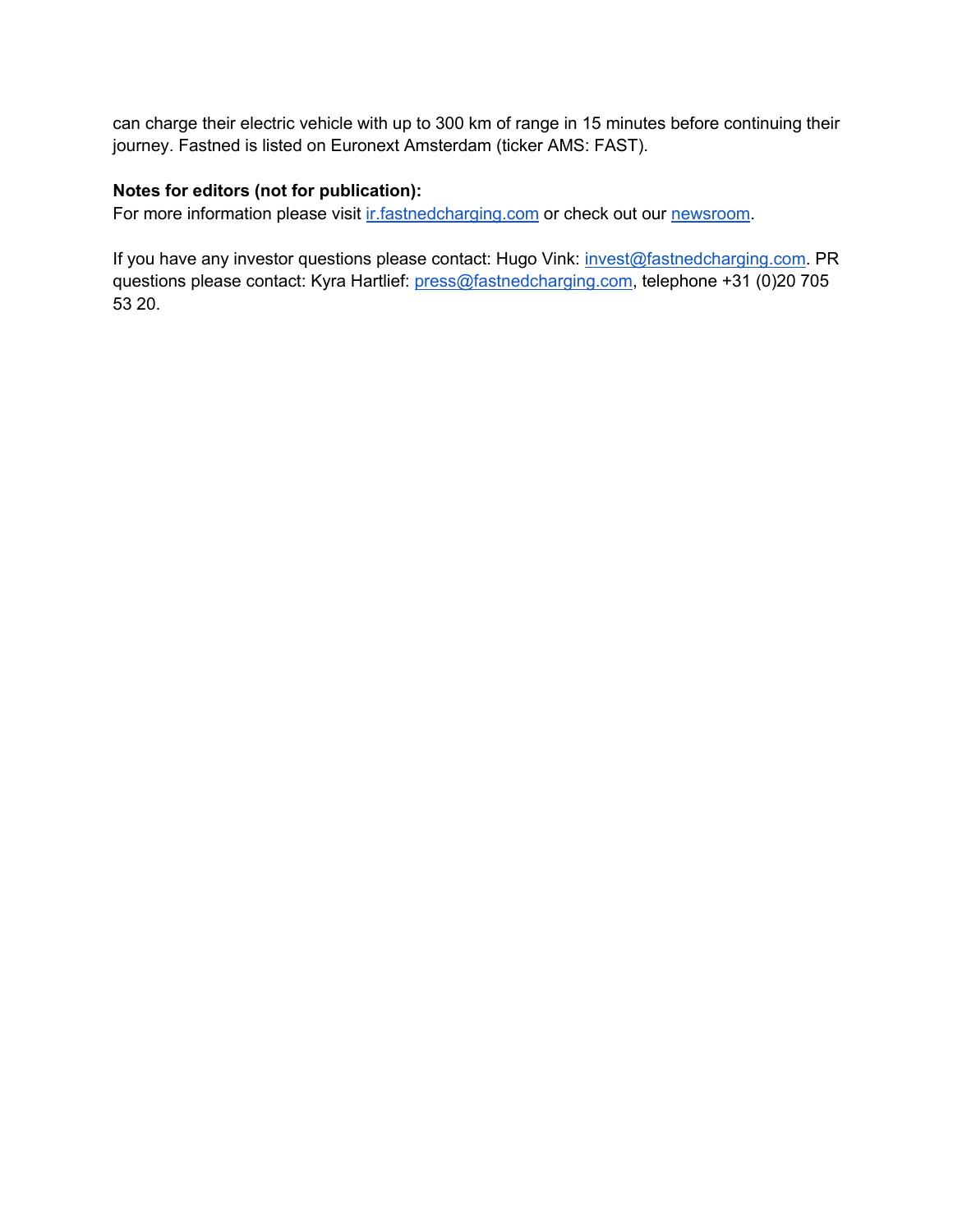# Omzet Fastned met 154% gegroeid in vierde kwartaal 2021

Amsterdam, 11 januari 2022. **Fastned, het Europese snellaadbedrijf, zag de omzet gerelateerd aan opladen in het vierde kwartaal van 2021 met 154% stijgen naar 4,9 miljoen euro, tegen 1,9 miljoen euro in hetzelfde kwartaal van vorig jaar. Deze sterke stijging is het resultaat van een hogere bezettingsgraad van de stations als gevolg van de sterke verkoop van elektrische voertuigen in alle markten waarin Fastned actief is, evenals een toename van meer dan 40% in het aantal stations dat in gebruik is in vergelijking met de vierde kwartaal van vorig jaar. Deze resultaten werden gerealiseerd ondanks steeds strengere coronamaatregelen in Nederland sinds begin november.** 

#### **Michiel Langezaal, CEO Fastned:**

*"Terugkijkend op 2021 ben ik enorm trots op wat we bereikt hebben. Door in het eerste kwartaal 150 miljoen euro aan eigen vermogen op te halen, konden we sneller nieuwe stations openen en konden we de groei van ons bedrijf een stevige duw in de rug geven. "Samen hebben we hard gewerkt om nieuwe stations te bouwen en te openen, waardoor ons snelgroeiende aantal klanten de vrijheid verkreeg om hun reis zo snel mogelijk voort te zetten. In het laatste kwartaal van 2021 openden we meer stations dan in heel 2020 en in meer landen. Ik ben erg blij om te zien dat al dit harde werk tot uiting komt in de sterke omzetstijging in het vierde kwartaal van 2021. Dit is des te indrukwekkender gezien de vaak lastige omstandigheden, zoals de wereldwijde leveringsproblemen als gevolg van de pandemie en de energietransitie die druk zet op netbeheerders die onze stations van stroom moeten voorzien. "Ons bedrijf klaarstomen voor een versneld pad van duurzame groei was een van onze belangrijkste aandachtspunten van 2021. We hebben deelgenomen aan vele aanbestedingen voor nieuwe locaties, wat naar verwachting de komende jaren zal zorgen voor een sterke pijplijn van snelweglocaties. Toegewijde mensen vormen de kern van toekomstige groei. Daarom hebben we de instroom van talent versneld en ons personeelsbestand in de loop van 2021 verdubbeld om er voor te zorgen dat onze organisatie klaar is voor de toekomst."*

### **Kengetallen Q4:**

- **Omzet gerelateerd aan opladen: €4,9 miljoen** (+154% vs. Q4 2020)
- **Afzet: 7,8 GWh aan duurzame energie** (+128% vs. Q4 2020)
- **Actieve klanten Q4 2021: 112k** (+109% vs. Q4 2020)
- **385K laadsessies** (+98% vs. Q4 2020)
- **6.111 ton CO2 vermeden**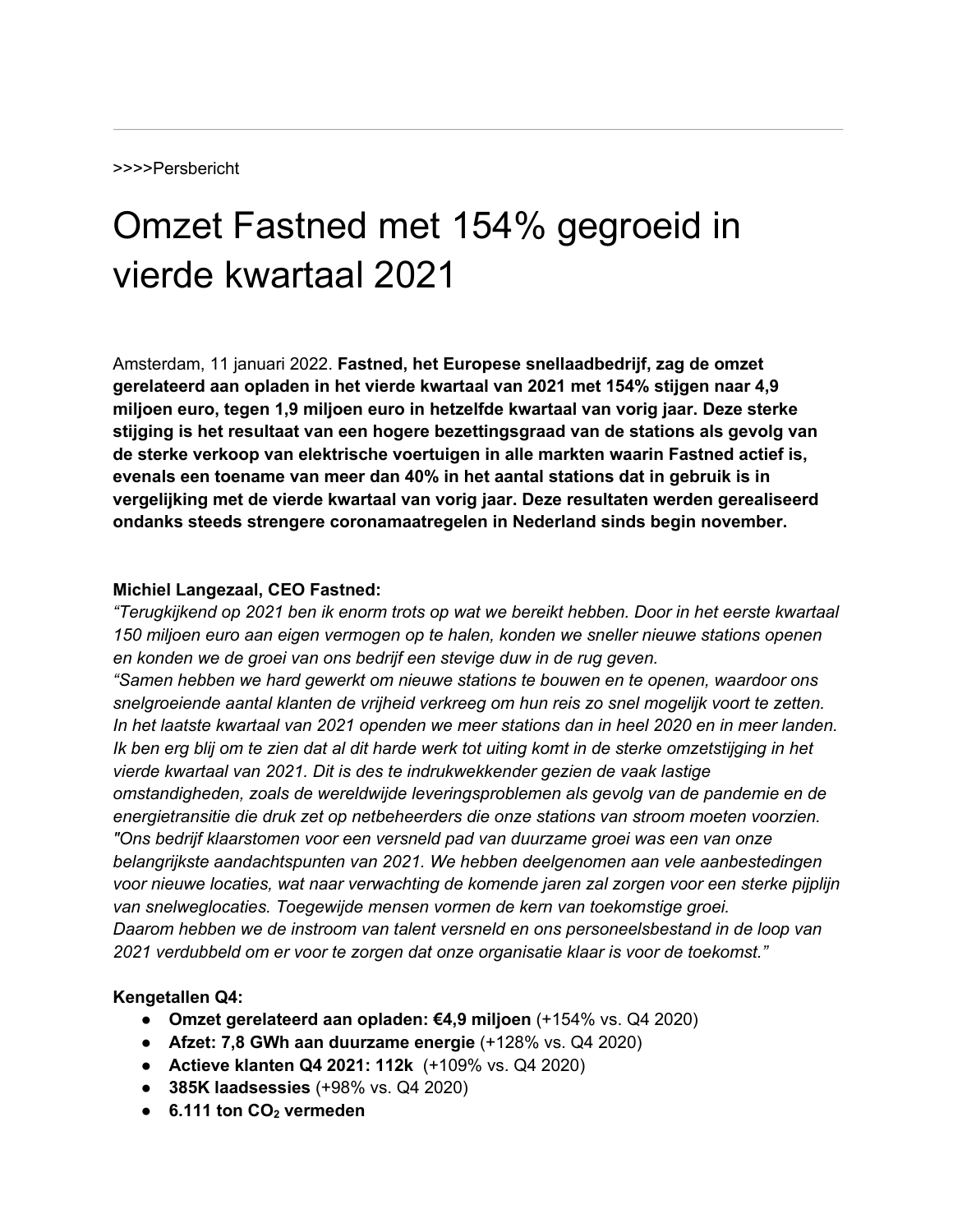● **38,9 miljoen elektrische kilometers mogelijk gemaakt**

## **Highlights Q4**

- De omzet gerelateerd aan opladen bereikte 4,9 miljoen euro in Q4 2021, een stijging van 154% ten opzichte van Q4 2020. Het resultaat werd gerealiseerd dankzij versnelde openingen van stations en een sterk marktmomentum voor BEV's, waarbij het aantal geregistreerde BEV's joj steeg met meer dan 40% in Nederland, 105% in Duitsland, 95% in het Verenigd Koninkrijk.
- Gedurende Q4 2021 heeft Fastned 24 stations aan haar netwerk toegevoegd, waarmee het totaal uitkomt op 188 laadstations in 6 landen. Fastned opende 7 stations in Nederland (inclusief de ombouw van 2 MisterGreen locaties), 6 stations in Duitsland, 5 stations in België en 6 stations in Frankrijk.
- In de loop van 2021 heeft Fastned 44 locaties verworven om nieuwe stations te bouwen, waarmee het totaal aantal verworven locaties op 331 uitkomt.
- In het vierde kwartaal werden in totaal 137 snelladers met een capaciteit van 150-300 kW geïnstalleerd als onderdeel van de bouw van nieuwe stations en het upgraden van bestaande stations, waardoor het totale aantal snelladers in het netwerk op 759 uitkwam. Het gemiddelde aantal laders per station kwam uit op 4,0 (vs. 3,5 tegen eind 2020).
- De bezetting van het netwerk in het vierde kwartaal van 2021 was 10,4% versus 7,6% in hetzelfde kwartaal van het voorgaande jaar, enerzijds omhoog gedreven door meer laadsessies en anderzijds naar beneden door het openen van nieuwe stations en het uitbreiden van bestaande stations. Dit resulteerde in aanzienlijk meer capaciteit, anticiperend op een stijging van de vraag in de komende jaren.
- Fastned voegde met Frankrijk een zesde land toe aan haar operationele netwerk, waar sinds november op 4 van de 9 stations op APRR locaties energie geleverd wordt aan klanten. In december werden nog eens 2 stations langs de APRR snelwegen geopend, waarmee het totale Franse netwerk op 6 operationele stations uitkomt.
- In december kondigde Fastned een samenwerking aan met Banque des Territoires (BdT), een investeringsdivisie van de Franse overheidsinstelling Caisse des Dépôts, om Fastned's ambities op het Franse snelwegennet te ondersteunen. In het kader van de samenwerking zal BdT tot 49% van de investeringen financieren, met een maximum van 50 miljoen euro.
- Fastned heeft drie aanbestedingen gewonnen voor de ontwikkeling en exploitatie van drie snellaadstations langs belangrijke tolwegen in Frankrijk. De aanbestedingen werden georganiseerd door Autoroutes du Sud de la France (ASF), een dochteronderneming van VINCI, het Franse bouw- en concessiebedrijf. Fastned neemt deel aan aanbestedingen voor laadstations langs vele Franse tolwegen.
- In december heeft Fastned voor 2,8 miljoen euro aan nieuwe 5-jaars obligaties met een couponrente van 4,5% uitgegeven. De nieuwe obligatie uitgifte was een verlenging en herfinanciering, aangeboden aan investeerders met obligaties die vervallen in 2021 en 2022.